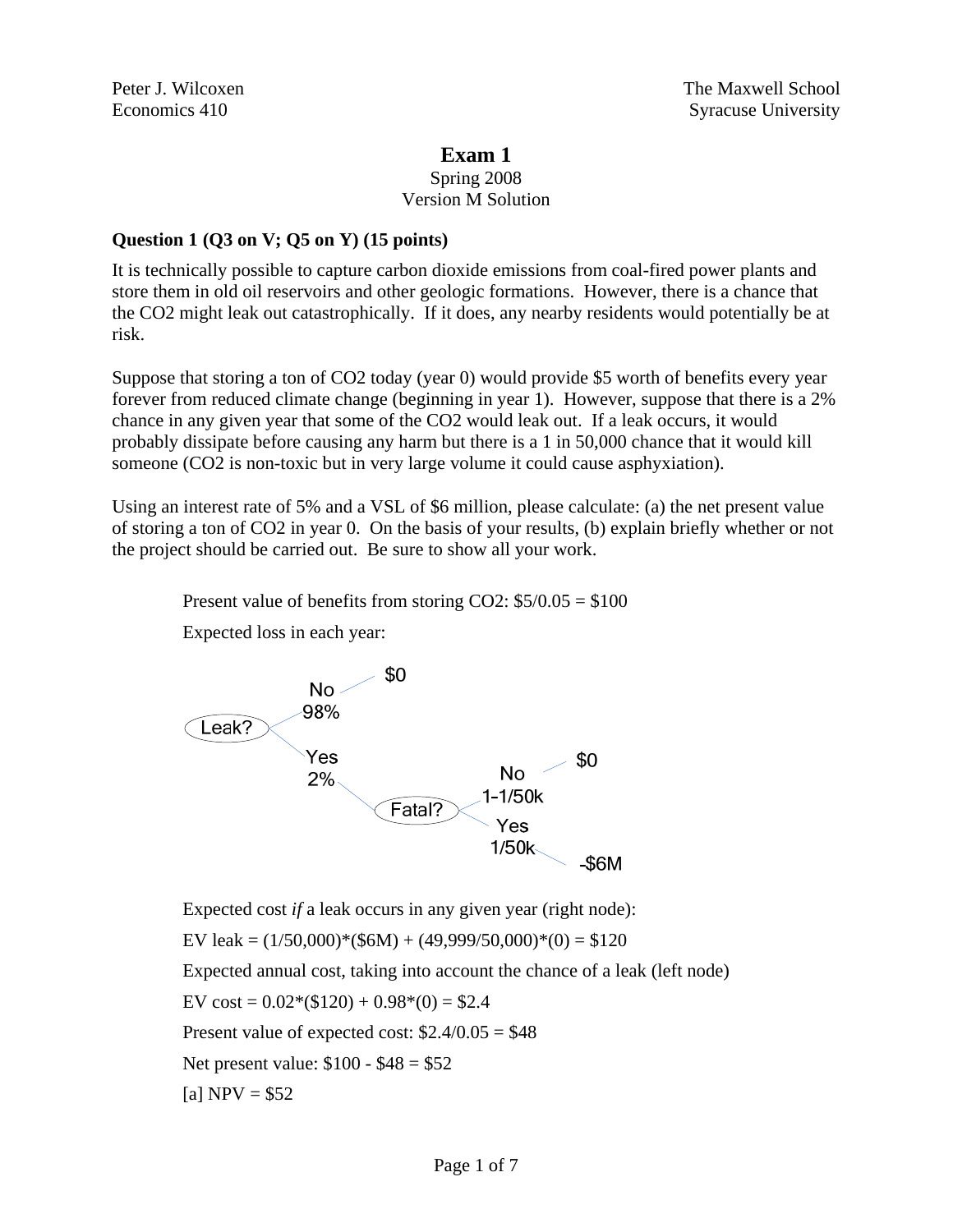[b] The project should proceed ahead. The benefits it provides are more than enough to cover the fair insurance premiums that would be needed to compensate for the additional risk.

## **Question 2 (Q2 on V; Q1 on Y) (15 points)**

Consumption of a particular good has been found to create a positive externality. The market willingness to pay for the good is  $W2P = 1200 - 2*Q$  and the marginal cost of producing it is  $MC = 200 + 3*Q$ . However, each unit also creates \$100 worth of external benefits.

Please compute: (a), (b) the price and quantity at the market equilibrium, (c) the efficient quantity, and (d) the net welfare gain from moving from the market equilibrium to efficiency. Please note that you only have to calculate the two equilibriums and the efficiency gain: you do not have to propose or discuss any policies in this question.

Finding the market equilibrium:  $P = W2P = MC$  $1200 - 2*Q = 200 + 3*Q$  $1000 = 5*Q$  $Q = 200$  $P = 1200 - 2*200 = 1200 - 400 = $800$ Check:  $MC = 200 + 3*200 = 200 + 600 = 800$ [a]  $P = $800$ [b]  $Q = 200$ Finding the efficient quantity:  $MSB = W2P + MBext$  $MSB = 1200 - 2*Q + 100 = 1300 - 2*Q$  $MSB = MC$  $1300 - 2*$ O = 200 + 3\*O  $1100 = 5*Q$  $Q = 220$ Check:  $MSB = 1300 - 2*220 = 1300 - 440 = $860$ Check:  $MC = 200 + 3*220 = 200 + 660 = $860$ [c] Efficient  $Q = 220$ 

The welfare gain is triangle G in the diagram below, where X will need to be calculated: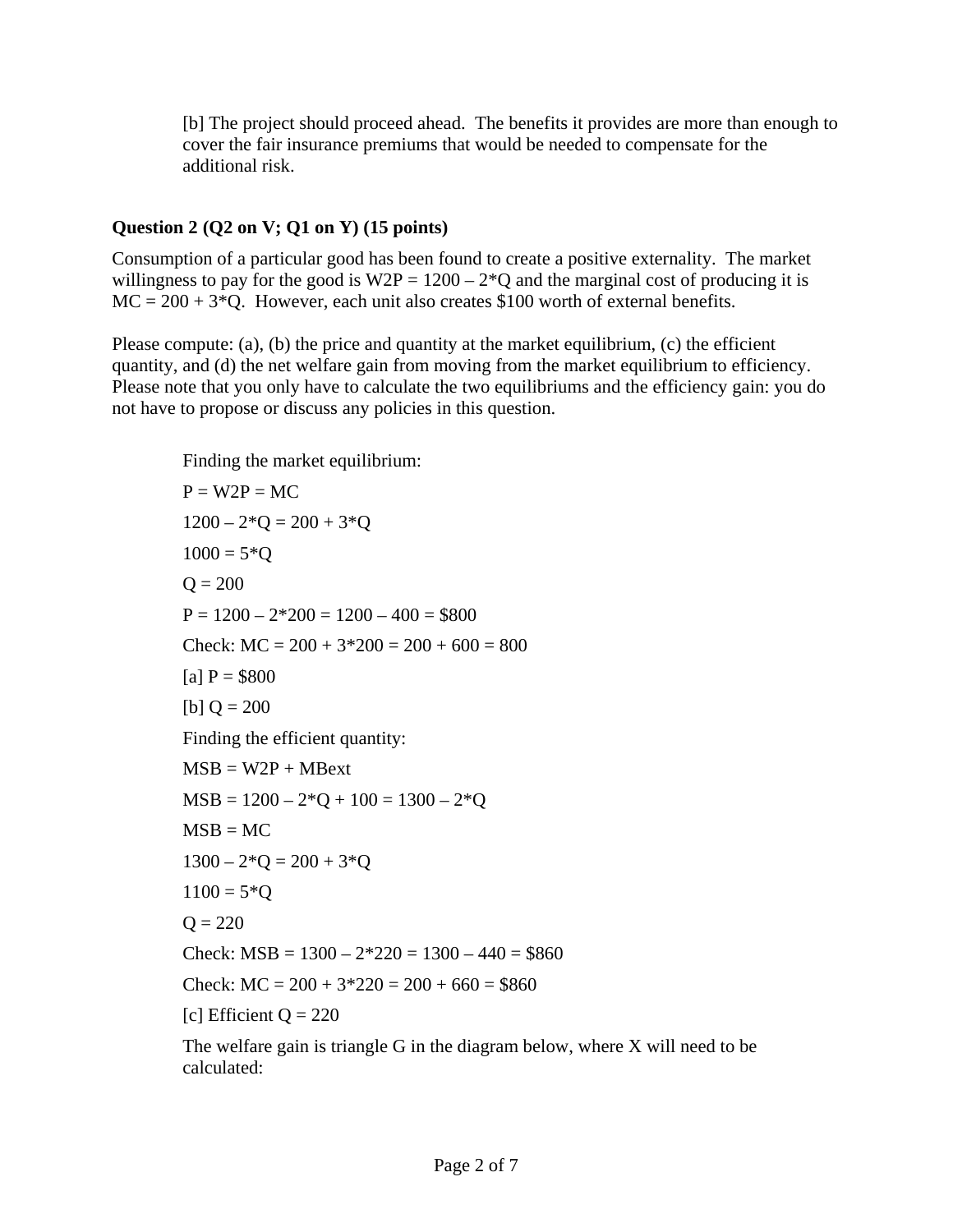

Solving for X, the MSB at Q=200:

 $X = 1300 - 2*200 = 1300 - 400 = $900$  (the original \$800 plus the \$100 externality). Area G =  $(1/2)$ <sup>\*</sup>(\$900-\$800)<sup>\*</sup>(220-200) = \$1000 [d] Gain is \$1000

### **Question 3 (Q5 on V; Q4 on Y) (15 points)**

A pollutant is emitted by two different *types* of sources. There are 5 sources of type "A" and 100 sources of type "B". Each type-A source has a marginal abatement cost curve given by the equation  $MCAi = 1*Qi$  where  $Qi$  is the amount of abatement done by source *i* and *i* is a subscript running from 1 to 5. Each type-B source has an abatement cost curve given by  $MCAj = 20*Qj$ where *j* is a subscript running from 1 to 100. The marginal benefit of abatement is known to be:  $MBA = 400 - 0.1*Qt$ , where Qt is total abatement.

Please calculate: (a) the efficient total amount of abatement, (b) the efficient marginal cost of abatement, (c) the efficient amount of abatement done by an *individual* type-A source, and (d) the efficient amount of abatement done by an *individual* type-B source. Note that you only have to find the efficient pattern of abatement: you do not need to discuss a policy in this question.

Rearranging each MCA curve to get Q in terms of MCA: Type A:  $Qi = MCA$ Type B:  $Qj = MCA/20$ Adding up quantities over sources:  $Qt = 5*Qi + 100*Qi$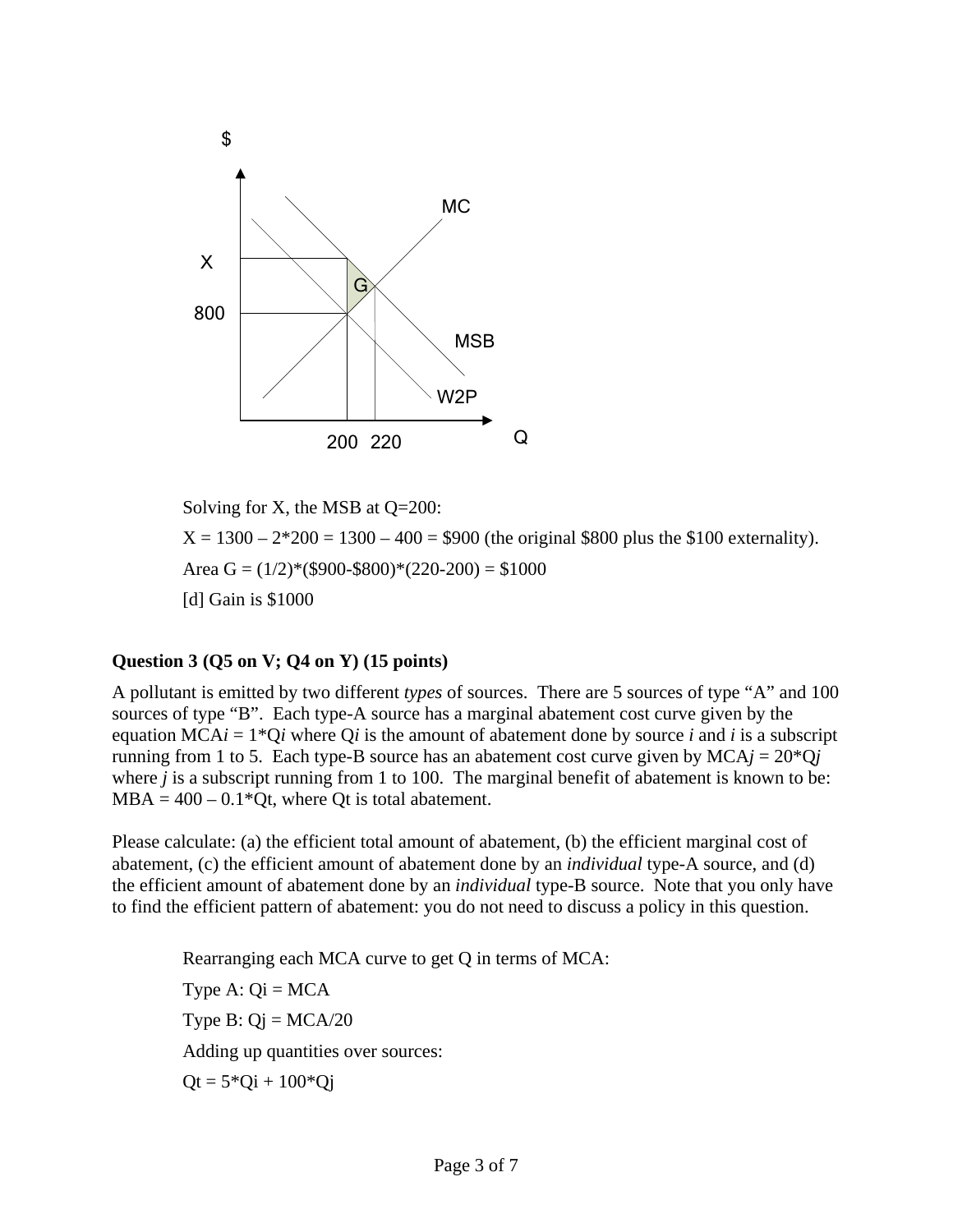$Qt = 5 * MCA + 100 * (MCA/20) = 5 * MCA + 5 * MCA = 10 * MCA$ Rewriting:  $MCA = Qt/10 = 0.1*Qt$  $MBA = MCA$  $400 - 0.1*$ Qt = 0.1\*Qt  $400 = 0.2*Qt$  $2000 = Qt$ Check:  $MCA = 0.1*2000 = 200$ Check: MBA =  $400 - 0.1*2000 = 400 - 200 = 200$  $[a]$  Qt = 2000 [b]  $MCA = $200$  Efficient abatement by individual sources:  $[c]$  Qi = MCA = 200 [d]  $Qj = MCA/20 = 200/20 = 10$ Check:  $5*200 + 100*10 = 1000 + 1000 = 2000$ 

#### **Question 4 (Q1 on V; Q2 on Y) (15 points)**

Three sources emit a pollutant and each source initially emits 500 tons. The marginal abatement costs for the three sources are given by:  $MCA1 = 1*Q1$ ,  $MCA2 = 1*Q2$  (identical to source 1), and MCA3 =  $2*Q3$ . The marginal benefit of abatement is given by MBA =  $500 - (3/5)*Qt$ , where Qt is total abatement.

Design a tradable permit system that will achieve the efficient amount of abatement while causing source 3 to bear *all* of the overall compliance cost. Please calculate: (a), (b) and (c) the number of permits that should be distributed to each source.

Finding the overall MCA by solving for Q's and summing:

 $Q1 = MCA$  $Q2 = MCA$  $Q3 = MCA/2$  $Qt = Q1 + Q2 + Q3 = MCA + MCA + MCA/2 = (5/2)*MCA$  or  $2.5*MCA$ Rearranging:  $MCA = (2/5)*Qt$ Finding the efficient amount of abatement:  $MBA = MCA$  $500 - (3/5)*Qt = (2/5)*Qt$  $500 = (5/5)*Qt = Qt$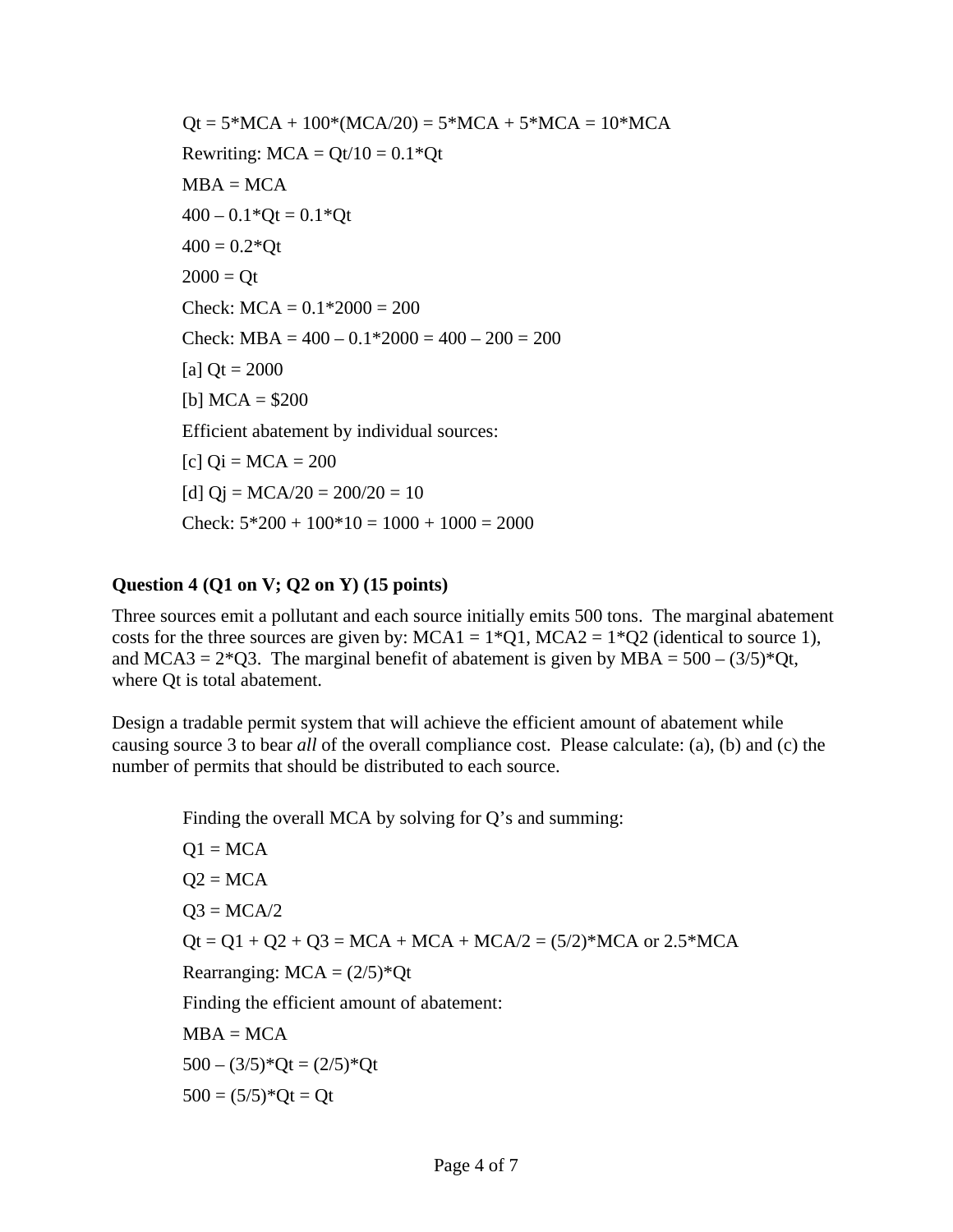Checking:  $MBA = 500 - (3/5)*500 = 500 - 300 = 200$ Checking:  $MCA = (2/5)*500 = 200$ Efficient pattern of abatement:  $Q1 = MCA = 200$  $Q2 = MCA = 200$  $Q3 = MCA/2 = 200/2 = 100$ Checking:  $200 + 200 + 100 = 500 = Qt$ Permits each source will need to hold in the end: Source 1:  $500 - 200 = 300$ Source  $2: 500 - 200 = 300$ Source  $3:500 - 100 = 400$ Checking:  $300 + 300 + 400 = 1000 = 1500$  - Qt Total abatement cost for each source will be (1/2)\*MCA\*Qi:  $Cost1 = (1/2)*(\$200)*200 = \$20,000$  $Cost2 = (1/2)*(\$200)*200 = \$20,000$  $Cost3 = (1/2)*(\$200)*100 = \$10,000$ 

In equilibrium, the price of a permit will equal the efficient MCA, or \$200. To shift all costs to source 3, the permits will have to be allocated so that source 3 buys \$20,000 worth of permits from each of sources 1 and 2. Translating that into permits:

 $$20,000/$200 = 100$  permits

The initial allocation should thus be:

Source 1:  $300 + 100 = 400$ Source 2:  $300 + 100 = 400$ Source 3:  $400 - 200 = 200$ Checking:  $400 + 400 + 200 = 1000$ [a] Source 1: 400 permits [b] Source 2: 400 permits [c] Source 3: 200 permits

### **Question 5 (Q4 on V; Q3 on Y) (15 points)**

Two sources of a pollutant were recently regulated. Just before regulation, each source was emitting 100 tons of the pollutant (200 tons total). The MBA for the pollutant is \$200 per ton for levels of abatement up to 80 tons; above 80 tons of abatement the MBA drops to \$50 per ton. At the time of regulation, the sources were believed to be able to abate at the following costs: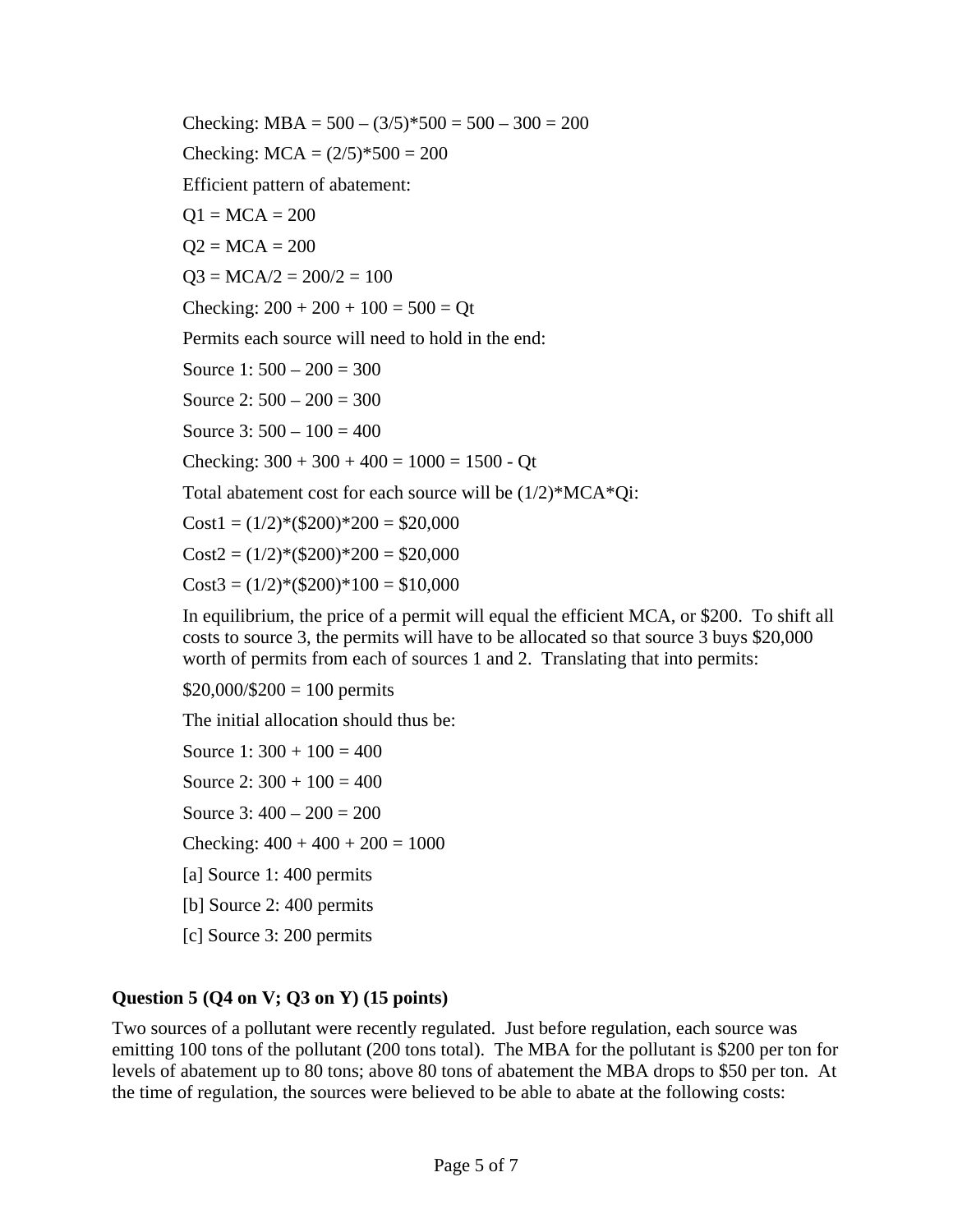$MCA1 = 2*Q1$ ,  $MCA2 = 2*Q2$ . An emissions tax policy was established and the tax set at \$80 per ton. However, the projected MCA for source 1 turned out to be wrong. The true curve was  $MCA1 = 4*Q1$ .

Please calculate: (a), (b) the amount of abatement that would have been done by each firm if the original MCA1 had been correct; (c), (d) the amount of abatement that would be efficient for each firm given the true MCA1; (e), (f) the actual amount of abatement done by each firm; and (g) the deadweight loss due to the policy.

Under the \$80 tax, both firms abate until their MCA equals the tax:

 $Q1 = MCA/2 = 80/2 = 40$  $Q2 = MCA/2 = 80/2 = 40$ [a]  $Q1 = 40$ [b]  $Q2 = 40$ Given the true MCA2, the overall MCA curve would be:  $Q1 = MCA/2$  $Q2 = MCA/4$  $Qt = Q1 + Q2 = MCA/2 + MCA/4$  $Qt = (3/4)*MCA$  $MCA = (4/3)*Qt$ 

It will still be efficient to clean up to the 80 ton threshold as long as the MCA at 80 is between \$50 and \$200. Checking:

MCA at  $80 = (4/3)*80 = 106.67$  or  $106\frac{2}{3}$ 

Yes, it's still efficient to hit the threshold. The efficient pattern of abatement:

$$
Q1 = MCA/2 = 106.67/2 = 53.33
$$

$$
Q2 = MCA/4 = 106.67/4 = 26.67
$$

Checking:  $53.33 + 26.67 = 80$ 

 $[c] Q1 = 53.33$ 

$$
[d] \, Q2 = 26.67
$$

The actual abatement will be determined by each firm's response to the \$80 tax:

$$
Q1 = MCA/2 = 80/2 = 40
$$
  
Q2 = MCA/4 = 80/4 = 20  
[e] Q1 = 40  
[f] Q2 = 20

Total abatement will be 60 tons, 20 tons below the efficient amount. The deadweight loss will be the area between the MBA curve and the actual MCA curve. It's area L in